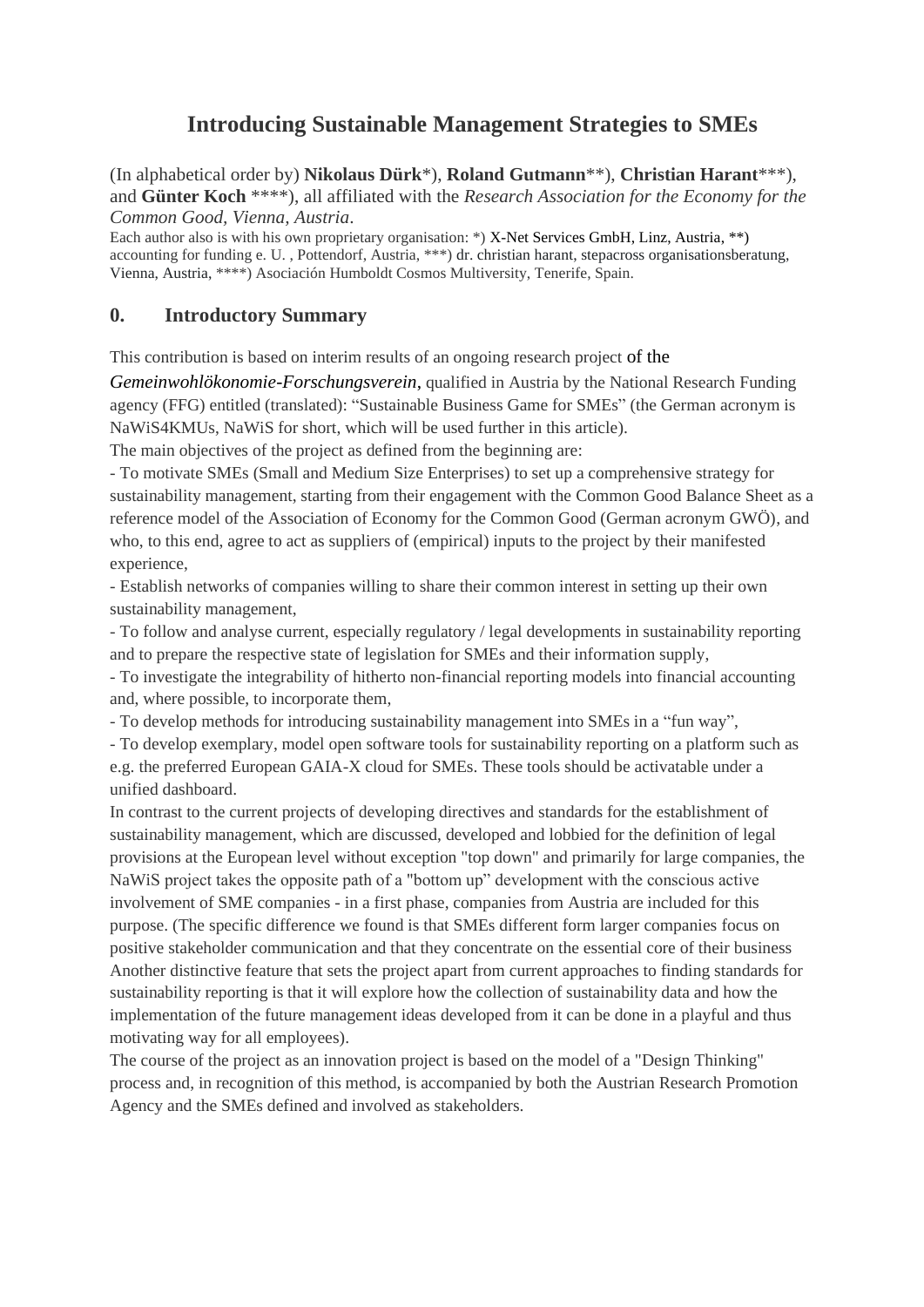# **1. The initial situation**

The main objective of the NaWiS project which is to be presented here, is to explore whether and how SMEs in Austria can be motivated to deal with questions of sustainable business management, to develop such a management and to introduce it with playful methods.

In order to approach this goal - a scientific or even theoretically complete description does not seem possible to us authors and active contributors at the moment - we have chosen the approach of deliberately arriving at findings "bottom up" on the basis of workshops and interviews with SMEs on how SMEs as essential bearers of economic processes can be won over by the majority to actively participate in processes on necessary, major changes for the benefit and survival for the own company through sound sustainability management. (We have to admit, that this approach lacks a well defined social science based methodological model as common in social science, however the agreement with the funding agency was that our project design mainly following the Design Thinking model would be a well accepted scheme).

Such approach of defining the motivation process from the bottom up turned out to be an almost insoluble issue, considering the infinite diversity of SMEs, their business purposes, their contexts, their size and their constitutions. As other studies have shown [1], analyses and conclusions can only be drawn from examples of selected companies. In our project, a total of 7 companies were persuaded through their participation in workshops to give their views on sustainable management. Structured interviews were conducted with a further 18 companies, from which the findings cited in this article could be derived.

The current discussion and regulatory proposals to require companies to move towards sustainability management are almost invariably directed towards large and, from the point of view of legislators, "monolithic" companies. In other words, the current strategies to motivate business as a whole are almost invariably top-down and geared towards large companies. This insight was gained in our project, among other things, in a remarkable interview [2] with BASF Executive Board Member, Saori Dubourg, who chairs the "Value Balancing Alliance" (VBA) [3] beyond the boundaries of her own company, a grouping of relevant DAX (German stock market index) companies that addresses the issue of integrating non-financial reporting aspects into statutory, primarily financial reporting obligations building upon the IFRS balance sheet standard. The VBA represents one of the key lobbying players in the current discussion on the creation of a European directive on statutory sustainability obligations.

In order to put the dimension of the role of SMEs in perspective, our project has deliberately focused as an information base on the structure of the Austrian economy, which we consider to be representative of economies characterised by SMEs, such as those of the Southern German states, Northern Italy, Catalonia or the Scandinavian countries, such as Sweden in particular [4], from where we were able to obtain extensive study material for our own work through an article entitled "Maintaining Sustainable Practices in SMEs: Insights from Sweden" [1].

The economic structure in Austria can be characterised by a few statistical figures based on the year 2020 [5]: In terms of numbers, 99.6% of all enterprises are SMEs (about 360,000), of which about 80% are family businesses. In terms of employment figures, SMEs provide 2/3 of all jobs (reference figure  $\sim 2$  million), contribute approximately this proportion with 520 billion  $\epsilon$  to economic output and value creation in the country. The equity ratio of one third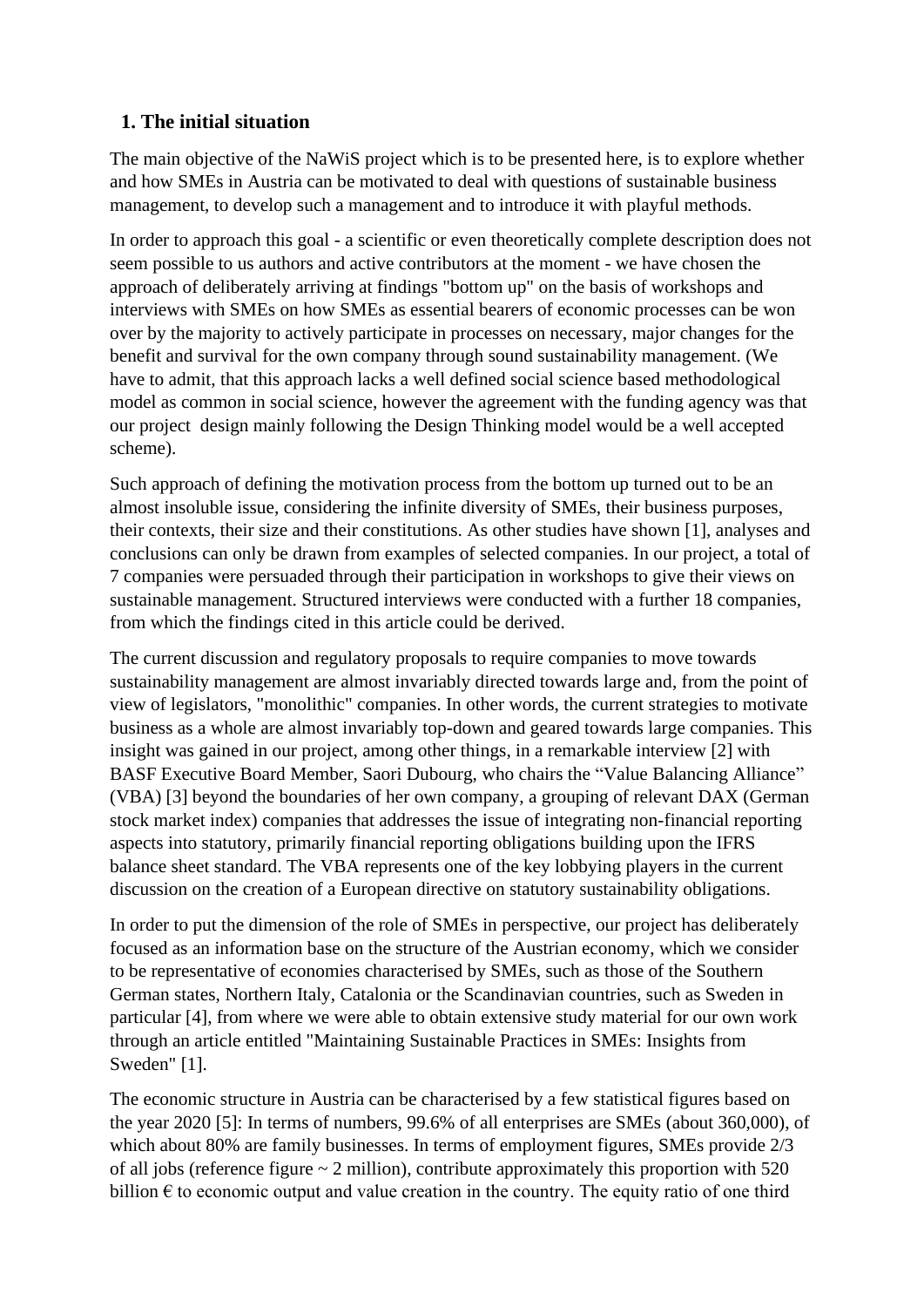shows that the companies are not (sufficiently) self-financed on average and 5% return on sales is not exactly exhilarating, compared to the profitability figures known from corporate groups. In other words: on average, Austrian SMEs are under considerable pressure to be profitable and, as far as their financing is concerned, are dependent on external material influences that they cannot control on their own. Especially banks through their largely "home made" credit regimes take major influence on the welldoing of SMEs. (As for taxation the numbers are not easy to acquire. A point of well known concern, however, is that SMEs much more than large corporation pay the full official tax rates, whereas the large and multinational companies in Austria in average pay only around 50% of the official rate, i.e. SMEs carry the burden of public finances more than the big ones).

The specific positioning of SMEs with regard to their sustainability management can be characterised as follows according to the initial results of our survey and largely consistent with results as reported in [1]:

- A majority of companies has been made aware of the topic of sustainability management and have already heard something about the "Green Deal" and the "Green Taxonomy", mainly through public communication,

- With the exception of a few companies, the majority do not see themselves in a position to decide to what extent and according to what standard(s) they will have to prove whether they are operating sustainably in accordance with the rules. The current situation resembles complete confusion and uncertainty as to how they will have to orient themselves.

- It is also completely unclear to the companies whether they will have to comply with regulatory requirements, and if so, to which extent and when.

All companies active in the market are aware that in their role within a supply chain they will sooner or later be obliged to provide information on their sustainability management, whereby the current situation is that the economically more powerful partner in this chain is inclined to impose its own obligations on the smaller supplier, but this usually represents an excessive demand on the latter.

In view of the fact that most SMEs are dependent on the rules imposed on them by the financial sector, especially with regard to risk assessment, the financial partners - usually the (house) banks - place additional demands on the companies in terms of proof. According to our own research, banks use different, in-house reference standards according to which they assess the creditworthiness or investment-worthiness of their customers, which in turn causes additional expenses for the companies. All in all, this creates not an easy situation, combined with the fear that the burden of verification obligations will increase. Having said so, SMEs, however, want to become testified to be "green" by receiving a repudiated quality seal demonstrating their competence (as this was the case years ago with the ISO 9000 qualification).

In the course of the development of regulations for sustainability reporting, as is imminent in the form of both long-range directives and shorter-ranging regulations of the European Commission, special attention must be paid to EFRAG [6], which has a special role as a think tank and preparer of the directives of the EU Commission. EFRAG's role and mandate reads as follows: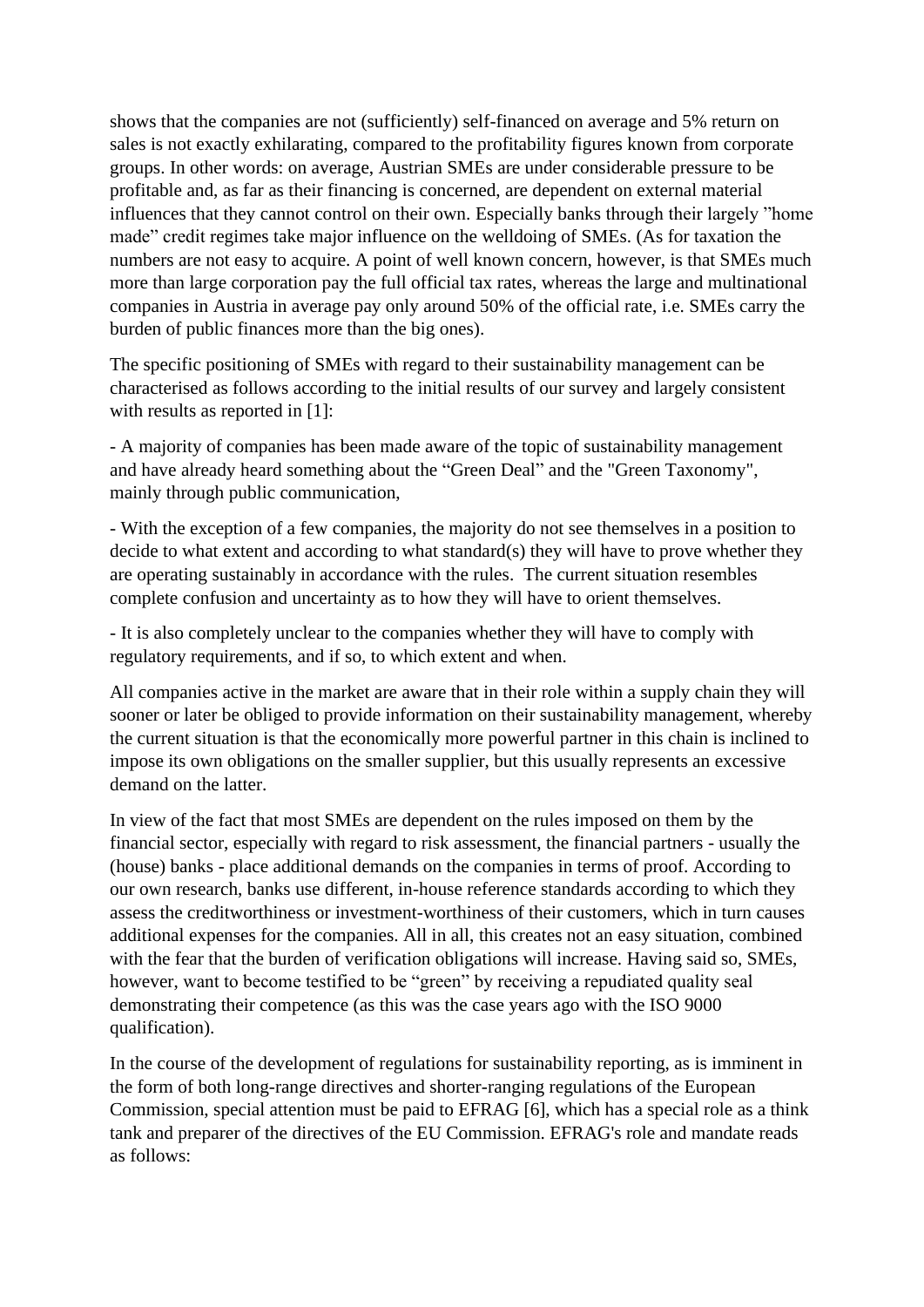*EFRAG is a private association established in 2001 with the encouragement of the European Commission to serve the public interest. EFRAG extended its mission in 2022 following the new role assigned to EFRAG in the proposal for a CSRD (Corporate Sustainabilitiy Reporting Directive) of 21 April 2021, providing Technical Advice to the European Commission in the form of fully prepared draft EU Sustainability Reporting Standards and/or draft amendments to these Standards. Its Member Organisations are European stakeholders and National Organisations and Civil Society Organisations. EFRAG's activities are organised in two pillars: A Financial Reporting Pillar: influencing the development of IFRS Standards from a European perspective and how they contribute to the efficiency of capital markets and providing endorsement advice on (amendments to) IFRS Standards to the European Commission. Secondly, a Sustainability Reporting Pillar: developing draft EU Sustainability Reporting Standards, and related amendments for the European Commission.*

EFRAG has compiled a differentiated list of draft directives, standards and commentaries currently under development or in transition to final legislative proposals. The work content clearly indicates that the model for entities is group and large entities. At the time of writing this paper, only an internal list of demands on reporting principles from an SME working group, the so called "C8 Cluster", had become known, which reads as follows:

- *1. Simplify the wording*
- *2. Limiting the administrative burdens*
- *3. Study the possibilities of ranges instead of discrete numeric evidences*
- *4. Focus on sectorial differences*
- *5. Fight inequality, foster involvement*
- *6. Explore the possible use of available information without undue cost*
- *7. Offer a solution today before the financial system decides on its own*
- *8. One concept to include a broad diversity: SMEs*
- *9. Sustainability Reporting Standards for all SMEs, not only for the listed ones*
- *10. Positive approach to sustainability in SMEs*
- *11. Make the role of SMPs (Small and Medium Size Practitioners) easier on sustainability practice.*

This list of demands represents evidence that meeting the needs of SMEs will be inherently inconsistent and ultimately difficult.

### **The readiness for sustainability reporting by SMEs**

The selection of the companies participating in our project was selective and not representative insofar as our research group had its historical roots in the Common Good Economy movement and accordingly already had good contacts with companies that were committed to the idea of the Common Good Economy and had already applied the so-called Common Good Balance Sheet to their business. The question that arose directly and naturally from this was whether and to what extent the Common Good Balance Sheet can serve as a basis for sustainability reporting. These assumptions were not disputed among the target group of companies involved in the NaWiS project, but it turned out that the companies committed to the idea of the Common Good Economy are a clear minority within the collective of SMEs. Both in communication with the largest business association representing SMEs in Austria [7] and through two sub-project on stakeholder communication [8], [9], of which results will be cited later, it became apparent that normative requirements, as such the application of the Common Good Balance sheet is considered, find little acceptance on the part of a majority of liberal and conservative thinking SMEs as exist in Austria. If "enforced"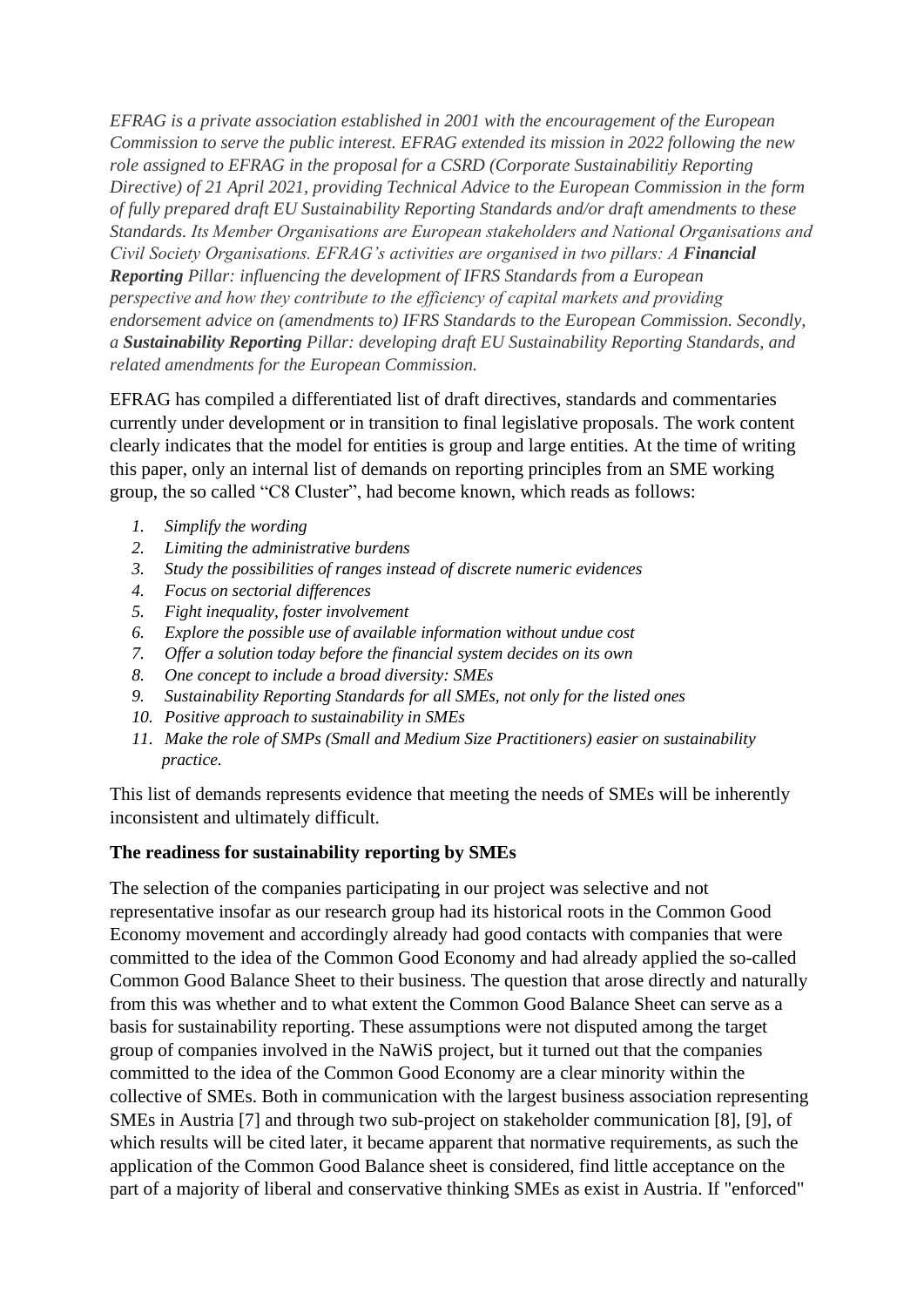standards are accepted, then only if they are imposed by law. This, however, is the issue that our NaWiS project addresses, namely the question of how to get companies that have no motive of their own to talk about their sustainability management to do so.

The other side of the consideration, however, is that, as has already been stated, SMEs are mainly managed by their owners, prototypically as family businesses, especially the strategic orientation of SMEs based on corporate values. According to our surveys, this ethical orientation goes so far that a high degree of congruence between the corporate philosophy of the owner(s) and the social orientation of the company can be identified. Our surveys give indications that SMEs that are aware of their social and even political responsibility make their own efforts to bring their corporate philosophy into line with the newly emerging requirements for sustainability management. Based on different motivations, as they were also very well examined in [1], we would go so far as to postulate that environmentally and sustainability-conscious companies, in contrast to large corporations with their own ideas, often distinguish themselves as forward thinkers and pioneers in questions of effective sustainability management and can thus serve as role models. In any case, the famous and vaunted innovative spirit of SMEs can play a pacemaker role in the practical implementation of sustainability management as a model for the entire economy.

# **2. Innovative momenti in the conduct of the project: The Design Thinking project structure and the identification of "personas" for getting a grip on the variety of SMEs**

The innovative project structure lies in the foundation of a bottom-up approach, that steers the complete NaWis-project. It includes the group of future users in the process as an essential basis in order to maintain a close relationship to the realities of SMEs. What was the reason why did we decide to choose such project structure? In a first instance to avoid a fault that often leads to lack of compliance and engagement by SMEs: to impose rules and regulations, that force SMEs to contribute. As proven by interviews with ECG consultants and SMEs which are already highly engaged in ECG, [12] owners of SMEs are demotivated when being forced, but can be highly motivated to engage in better performance in terms of engagement in sustainability. Sustainability management needs positive motivation, to be exercised as part of enterprises' life and not being seen as "just another regulation" being imposed on the already overregulated SMEs. This reveals a substantial paradox in the field of sustainability and is particularly effective in the case of SMEs: on the one hand, companies and their employees should be motivated to decide and act sustainably on their own initiative; on the other hand, there is a systemic compulsion on the part of the authorities to provide proof, which results in pressure on companies.

The goals of NaWis as defined above show, that we had to adopt a completely new approach when it comes to introducing sustainability management strategies to SMEs. This approach presumes, that SMEs have no or not well defined strategy, that sizes of enterprises differ a lot (between 1 to 250 employees), if any internal reporting and management exist at all, they cannot compared to larger companies.

In order to be able to develop at least an initial approach to the topic we are working on, we have chosen an approach that is oriented towards the process model of design thinking [10], [11], [12].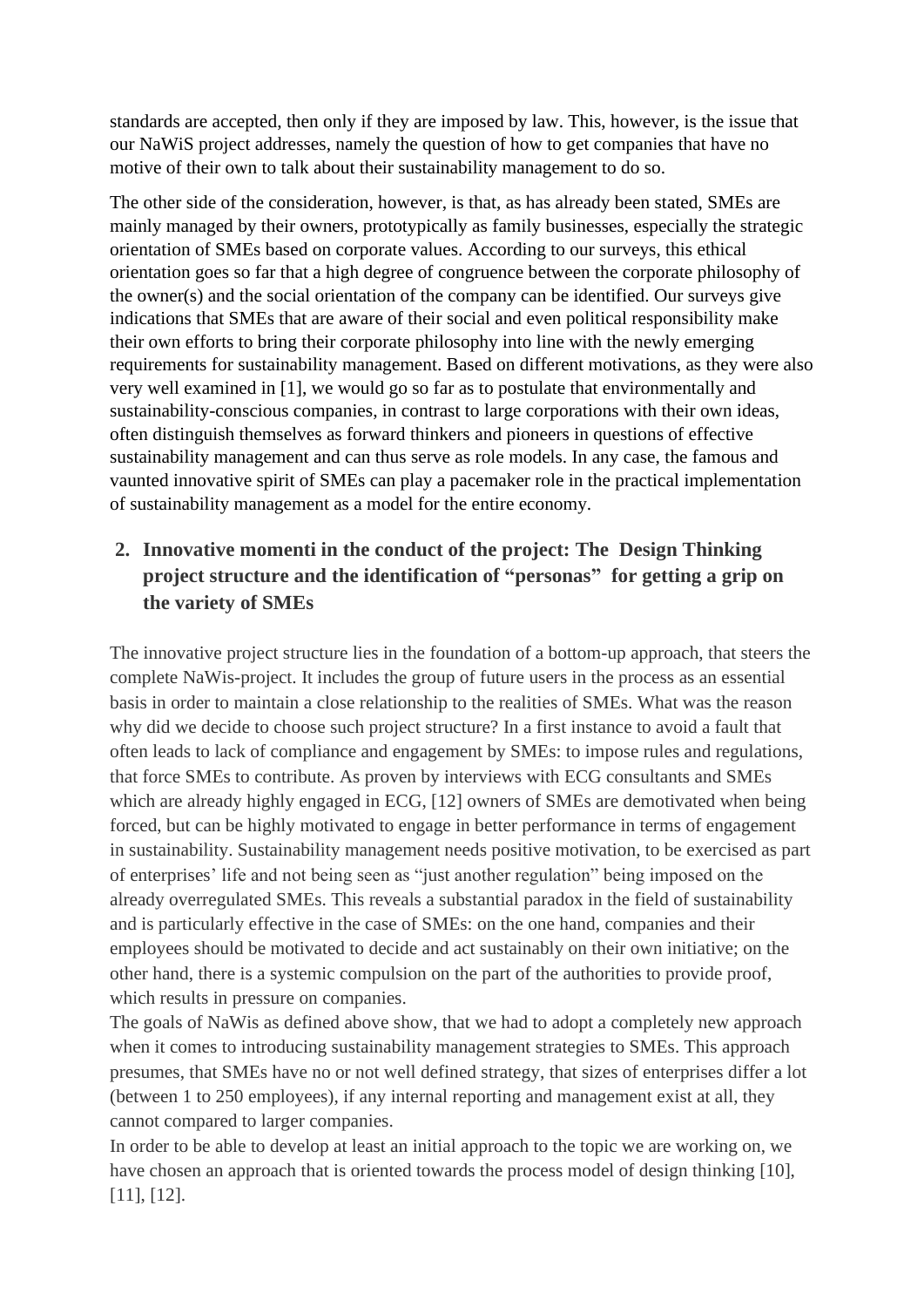Characteristic of this model for an open innovation process is the following: Design thinking is a process that is suitable for the development of solutions, products, services in this sequence. The requirements in this development process must be sufficiently complex and the hoped-for solutions must not be obvious, so to speak. The development of innovations applied to NaWiS is based on several steps, which are depicted linearly in the diagram shown in Fig. 1, but in the concrete application, reflection loops enable a review of the assumptions and results. This approach differs significantly from classic innovation processes, such as the stage-gate model, which defines "points of no return" in order to be able to guarantee a process progress defined by project management. Framework times are defined, but not specific result expectations or points of no return, which would fundamentally contradict the open innovation approach chosen. The focus is both on the result and the proximity to the users' needs - the basis for the bottom-up approach as we committed to.

This also means that the research results and findings are very much oriented towards the needs and less towards the usances of academia, i.e. our approach is not following a classical scientific process rather than being driven by an intensive interaction between the participants. The process involves experts and representatives of the companies involved from the very beginning. This ensures that the development of methods and tolls is as close as possible to the reality and practices of the companies.

Inputs from companies, teamwork of the internal development team and workshops that review the results with the companies are carried out alternately in a continual process.



*Fig. 1: NaWiS' innovative Design Thinking process in survey*

The explicit process steps are: Problem analysis, user point of view, idea generation, prototype development, protoypes then to be finalised to a consolidated product or service. The linchpin of all developments in the project is the user's point of view in the form of so called company *personas*, which were defined for supporting the ongoing developments by means of workshops and interviews.

As stated at the beginning and in various places of this article, it is almost impossible to capture the diversity of SMEs according to economic sectors, size, social, economic and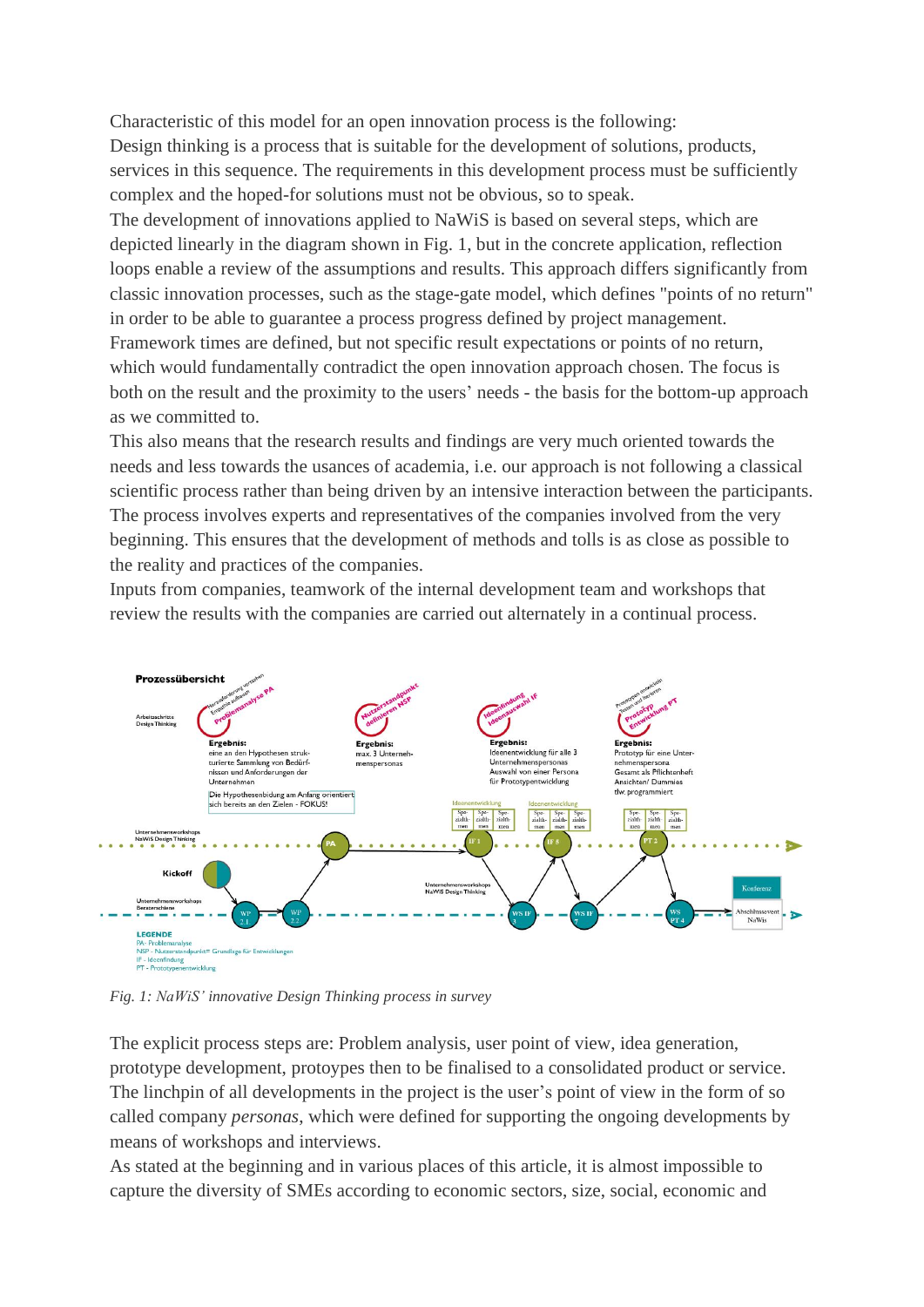geographical context, business models, legal and management constitution, etc. and to represent it completely for the purposes of this article. The NaWiS project has therefore decided to define three prototypical and fictitious enterprises typical of the Austrian business landscape. The method used to crystallise these three representative companies is that of identifying the said *personas* [13].

The personas we chose are: (1) A construction company with about 80 employees, (2) an IT company with about 50 employees, (3) an organic farming company with about 25 employees.

For these three personas, four fields were selected in which the topic of sustainability was identified as particularly relevant: (1) materiality, (2) employees, (3) suppliers/customers and (4) gaming, which means game-like and "joyful" acquisition of information on the enterprise's sustainability endeavours.

# **3. The studied reference models and their evaluation for the NaWiS project**

If one deals with the challenge of creating a future-oriented localisation of models, methods and frameworks for and with SMEs, which all aim to show a path towards sustainability management, one will inevitably discover in the current situation that the offer is more than diverse and multiple from the various points of view. A project like NaWiS naturally has to deal with the current "proliferation" of reference models, especially in order to create clarity and order in this confusing situation and in order to ultimately be able to offer our "customers", the SMEs, orientation as to whether and if so, whether there are standards and methods according to which they can align their (future) sustainability management. The table below (Table1) shows which models were examined more closely in the NaWiS project, namely under the aspect of which model / which of the methods could be optimally suited as a reference for the company's own organisational development. It is indisputable that the implementation of almost all models will entail a considerable management effort both for their establishment and their permanent application, i.e. it will not be practicable for companies of a size below approx. 15 employees. Even new emerging standards such as those prepared by EFRAG [6] as the legitimate input provider to the European Commission for its legislative initiatives are grosso modo not adapted to the needs of SMEs. EFRAG has, as discussed elsewhere in this article, set up a working group called

"Cluster 8" whose task is to adapt or "tailor" most of the standards for SMEs, but to date no more than "pious wishes" from SME representatives have emerged as requirements from this working group.

Although it is the concern of the NaWiS project to introduce sustainability management in SMEs also with reference to (future) standards and law, the project does not aim to participate in this discussion as a lobbying party. The current state of the discussion from the perspective of the NaWiS project is that ultimately the regulations expected for 2023 can also be assessed and implemented by SMEs with their own competence.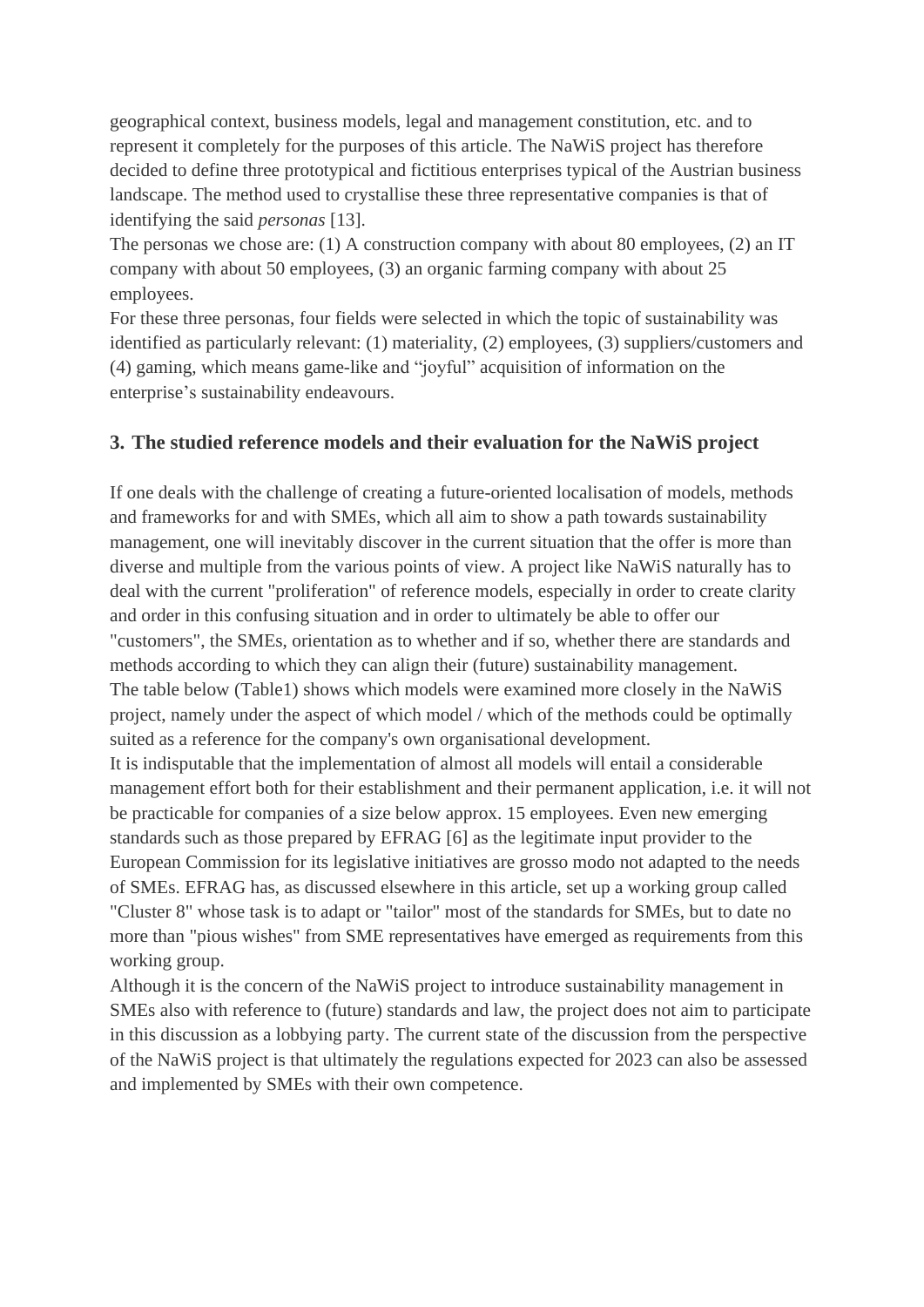| <b>Model Scope</b> | Title of                | <b>Specific on</b>         | Web page(s)                                |
|--------------------|-------------------------|----------------------------|--------------------------------------------|
|                    | example model           | Sustainability             |                                            |
| General and        | 1) SDGs                 | 1) All 17 subgoals         | 1) https://sdgs.un.org/goals               |
| generalistic       | 2) UN Global            | 2) Guide to                | 2) https://www.unglobalcompact.org/        |
| frameworks         | <b>COMPACT</b> for      | Sustainability             | and                                        |
|                    | Business ref.           |                            | https://d306pr3pise04h.cloudfront.net/     |
|                    | Human Rights,           |                            | docs/publications%2FUN                     |
|                    | Labour,                 |                            | Global_Compact_Guide_to_Corporate_         |
|                    | Environment, Anti       |                            | Sustainability.pdf                         |
|                    | Corruption              |                            |                                            |
| Reference          | 1) Economy for          | 1) Sustainability = An     | 1) https://www.ecogood.org/apply-          |
| Models for         | <b>The Common</b>       | international Open         | ecg/common-good-matrix/<br>and             |
| Ethical            | Good (ECG)              | Access Journal.            | https://www.mdpi.com/journal/              |
| Management         |                         | -> Special Issue:          | sustainability/special_issues/Sustainable_ |
|                    |                         | Sustainable Economy        | Economy_Common_Good                        |
|                    |                         | for the Common Good        |                                            |
|                    | 2) IEEE 7000            | 2) Addressing Ethical      | 2)https://standards.ieee.org/ieee/7000/67  |
|                    |                         | Concerns in System         | 81/                                        |
|                    |                         | Design                     |                                            |
| Ecological         | $EMAS = EU Eco-$        | <b>Certifiable Eco-</b>    | https://ec.europa.eu/environment/emas/i    |
| Management         | <b>Management and</b>   | <b>Management System</b>   | ndex en.htm                                |
| Systems            | <b>Audit Scheme</b>     | (software supported)       |                                            |
| EU regulatory      | 1) EFRAG set of         | 1) Corporate               | 1) https://www.efrag.org/                  |
|                    | standards (in           | sustainability             |                                            |
|                    | preparation)            | Reporting Roadmap          | 2) https://ec.europa.eu/info/business-     |
|                    | 2) EU CSRD (legally     | 2) Corporate               | economy-euro/company-reporting-and-        |
|                    | binding)                | Sustainability             | auditing/company-reporting/corporate-      |
|                    |                         | <b>Reporting Directive</b> | sustainability-reporting en                |
| The most           | <b>Global Reporting</b> | Three series of            | https://www.globalreporting.org/           |
| widely used        | <b>Initiative (GRI)</b> | Standards: (1) GRI         |                                            |
| Sustainability     | "Standards" set         | <b>Universal Standards</b> |                                            |
| Reporting          |                         | (2) GRI Sector             |                                            |
| "Standard"         |                         | Standards, (3) GRI         |                                            |
|                    |                         | <b>Topic Standards</b>     |                                            |
| Reference          | <b>Value Balancing</b>  | "Sustainability            | https://www.value-balancing.com/           |
| models by          | <b>Alliance (VBA):</b>  | Talk 2020: On the          | and                                        |
| private            | Environmental and       | responsibility of          | https://www.value-                         |
| initiative         | social impacts -> in    | numbers"                   | balancing.com/en/meet-us/experience-       |
| (IFRS related)     | comparable              |                            | us/sustainability-talk-2020.html           |
|                    | financial data.         |                            |                                            |
| Standards          | 1) ISO 9000 series      | 1) Extension of            | 1) https://www.iso.org/iso-9001-quality-   |
| issued by          | w.r.t.                  | classical ISO 9000         | management.html                            |
| neutral &          | environmental           | 2) Practical method        | 2) https://www.iso.org/iso-14001-          |
| official           | management              | for companies and          | environmental-management.html              |
| standardisation    | 2) ISO 14001 on         | organizations of any       |                                            |
| bodies             | environmental           | type to manage their       |                                            |
| (examples !!!)     | management              | environmental              |                                            |
|                    | 3) ISO 26000            | responsibilities.          | 3)                                         |
|                    | on Social               | 3) Guidance on social      | https://www.iso.org/standard/42546.html    |
|                    | Management              | responsibility             |                                            |

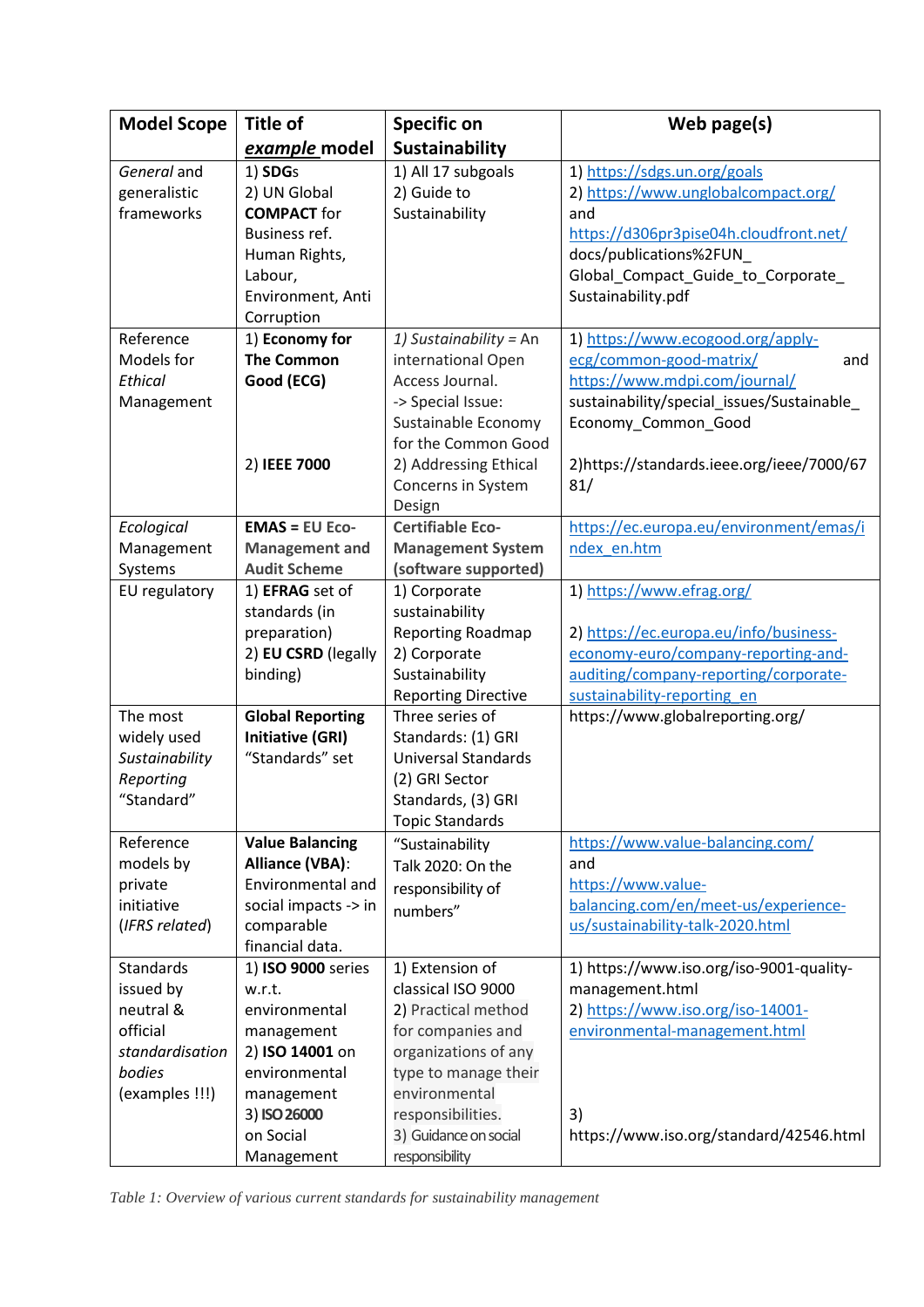We are also aware that the European Supply Chain Act [14] which has only just been published when this article was written, will in a first wave lead to SMEs within the supply chain having conditions imposed on them by the respective higher-level contractual partners, which these contracting, larger companies will have to fulfil due to their own legal obligations, the scope and depth of which will be unreasonable for SMEs to apply. NaWiS has therefore made it its business to empower SMEs and their management to be able to stand up to the new laws argumentatively and to master their own ways of implementing legal requirements.

# **4. The empirical work and findings by conducting a series of workshops with SMEs**

The basic approach of finding a way for SMEs to be motivated and won over for sustainability management is the core of the NaWiS project. The aim here is to create an empirical foundation on the basis of which methods and tools can be provided as a result, which on the one hand are adapted to the needs of SMEs and on the other hand keep the constraint of normative standards away from small companies in particular. One of the most important points of criticism identified by SMEs regarding the potential introduction of sustainability management is that currently offered "safe" standards, as well as expected future regulations, are considered too burdensome and therefore unsuitable because of their normative "prescriptive character". NaWiS is trying to find ways to realise effective sustainability management even in small companies by means of intensive communication with representative, affected companies and, alternatively, by means of our theoretical discussion on the basis of so-called personas as introduced elsewhere this paper. The original plan for the empirical collection of information on sustainability management in SMEs envisaged **two phases of workshops** with affected companies, of which the first phase, i.e. the first series of workshops, has been completed, the second series has yet to be carried out, but the content will be readjusted according to the results from phase 1.

## **1st workshop series (duration: 2 days):**

1.1 Discussion of (a) the concept of sustainability, (b) the significance of sustainability for society, (c) components of sustainable economic management and their impact on economic life.

1.2 Concretisation in the companies: (a) requirements, (b) importance of sustainability management beyond a sustainability report, (c) goals and benefits for a company. 1.3 Comparison of current standards: (a) Relevant standards in practice, (b) Interactive exchange on this topic between the working groups.

1.4 Reflections and reflection loops on own ideas

After this first phase, we proposed to the companies the decision options to enter the second workshop phase or to participate more deeply in the NaWiS project. At the time of writing this report, only the previous planning can be reported, but not yet the redefinition based on the experiences of the first workshop series.

For the second phase, three workshops are conceived as follows: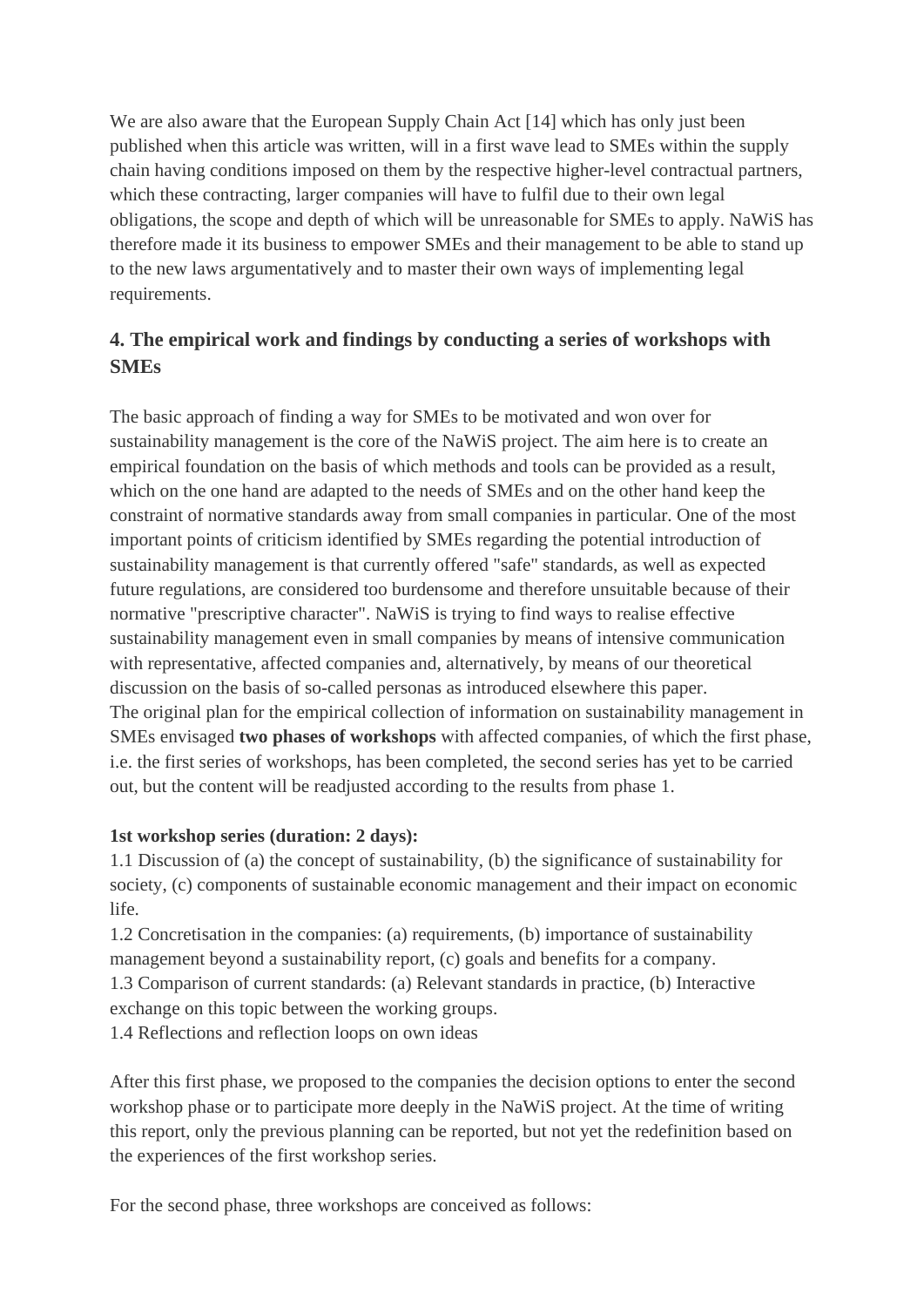a. Workshop 1: Materiality analysis and risk analysis -> Identification of individualised sustainability strategies for the participating companies, based on existing objectives. b. Workshop 2: Necessary tools for corporate management, employee management, stakeholder communication, ...

c. Workshop 3: Identifying the elements for sustainability reporting in a 360° panorama. *On the implementation of the workshops to date:*

For the 1st workshop series, two groups could be assembled. In summer and autumn 2021, these workshops were held on two days each.

In general, it can be concluded that there was great interest in the workshops in the initial phase (> 25 interested companies registered), but due to the pandemic situation and the resulting uncertainties as well as severe economic problems, the time available to companies for the subject, which today is still considered a "luxury topic" by the companies, is currently still very limited. Therefore, the number of actively participating companies was reduced to 8.

The participants:

- The 1st group consisted of 4 companies: 2 from industry, 1 craft company that can be assigned to the construction persona, and 1 IT service provider.

- The 2nd group consisted of 4 companies: 3 from the construction sector and 1 auditor.

The main results from the 1st workshop group:

During the discussion on sustainability it could be worked out that among the participants the aspect of positive social sustainability is seen to have a strong correlation to the identification of a positive ecological impact by these companies. In the inverse case, this relationship is found to be aliquot with regard to negative impacts.

The main results from the 2nd workshop group:

The participants, as can be seen from the compilation, came from very diverse economic sectors, but their perception of the topic of sustainability was strikingly progressive. Here are a few keyword quotations to illustrate this

*"Selling benefits and not products"; "Making intangible values assessable" (education, solidarity, ...), "Longevity is in the foreground", "Not exploiting one's own freedoms or profit at the expense of others", "Focusing on the circular economy, people and relationships between people", "Conserving resources", "Organising networks with combinations from as many economic segments as possible", "Selling the low CO2 emissions (=footprint) in all investment products", "Thinking about the disposal of products in the product design",*

During the second day of the workshop, the best-known sustainability models in our setting were presented and their background, structure, evaluation options and benefits for the company were discussed:

- SDG Sustainable Development Goals
- CGBS Common Good Balance Sheet (in its German language version called "Gemeinwohlbilanz" (GWB or GWÖ Bilanz, also called ..the matrix"))
- GRI Global Reporting Initiative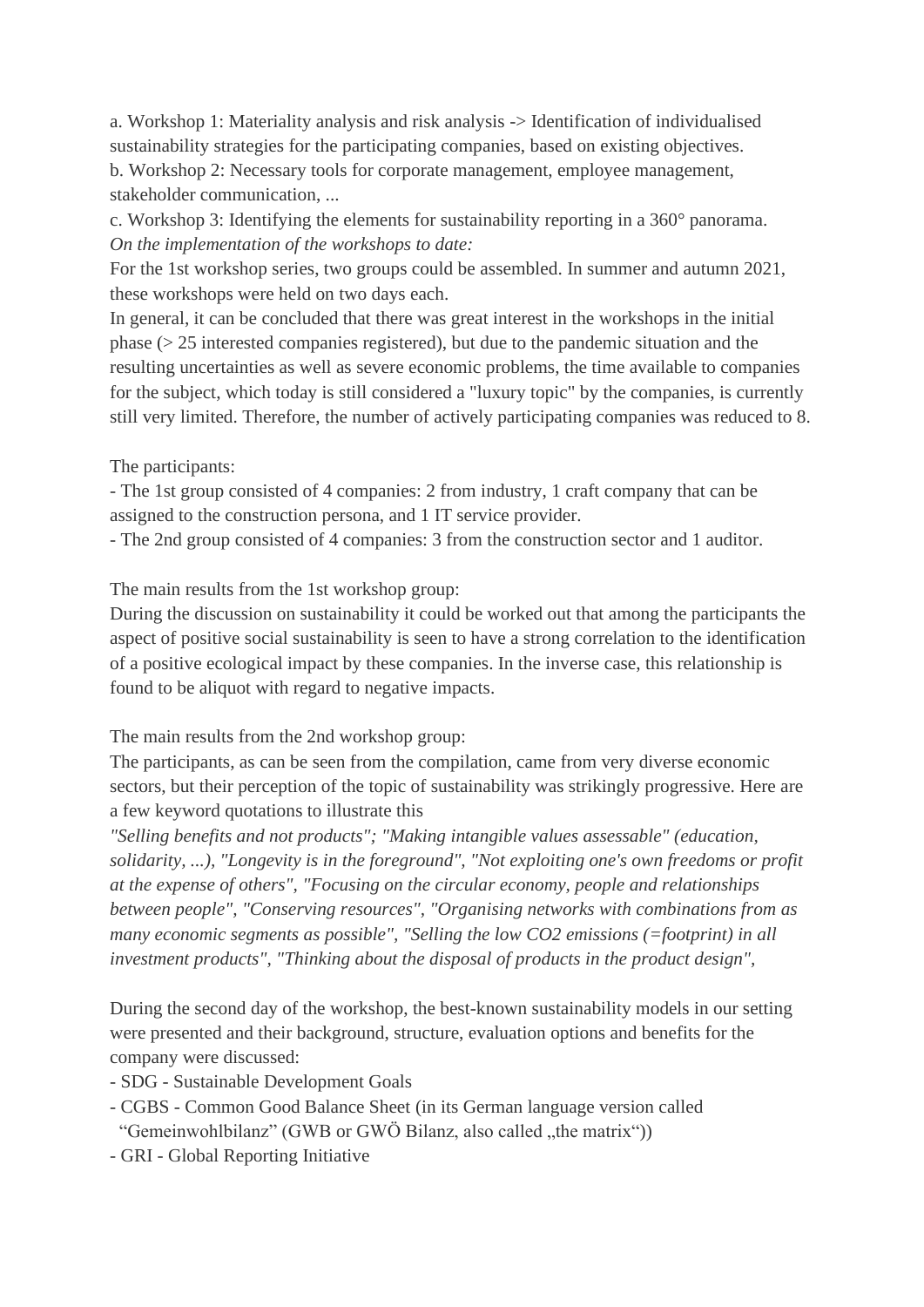Together, the reporting standards were discussed with the participants by means of a SWOT analysis. It turned out that the assessment of which reporting procedure is best suited could not have been made by the companies themselves, insofar as this workshop conveyed essential information to the companies.

The second workshop group discussed the three reporting standards presented and commented as follows:

*(1) "Each sustainability standard lacks a structuring of the required data and facts, which is seen as necessary, and a simple and ongoing way of collecting the data", (2) The opinion of the participants was that one has to invest more in the direction of implementation and less in the "theory"", (3) currently these procedures are too costly for SMEs to really be able to generate a benefit for corporate management".*

In the field of the construction industry - one of the three "personas" which we have chosen the Ecological Footprint and its importance in the architecture and planning sector is of much less significance than it is when it comes to realisation, i.e. the construction itself. (In the future, it will be important for the building industry that innovative companies become visible here, because only from such companies can it be expected that the ambitious goals that are to be derived from the EU's Green Deal can be achieved).

The discussions in the workshops revealed again that the topic of sustainability is a complex one that is still not based enough on facts, but that these are urgently needed as a basis for the measurability of what sustainability shall mean. (One example of how such a thing can be fact-based and calculated is the "Climate Active Points" propagated in Austria, which have met with relevant approval among the companies, however not further discussed here). The following discussion statements were made

*"What is important about the standards is whether they are safe and whether one can rely on them"*

*"There are different needs in the company (among the people) - therefore how can it be communicated to the employees / people and how does it reach them?"*

*"Sustainability reports according to the GRI standard are considered suitable for large companies, as it can only be audited by larger auditing companies".*

From the perspective of the workshop participants, the following requirements arise for a sustainability reporting standard:

An SME-appropriate standard must...

- be usable by "dummies"
- be uncomplicated
- be continuously updated
- be transparent internally & externally
- be up-to-date in terms of content and time
- be supported by work and control tools (adapted to the company)
- provide indispensable basic information for strategic decisions
- enable sustainability controlling
- enable a distinction between "hard" and "soft" data
- show external and internal certifications or listings of the company and its products
- enable interfaces to existing organisational structures, data and processes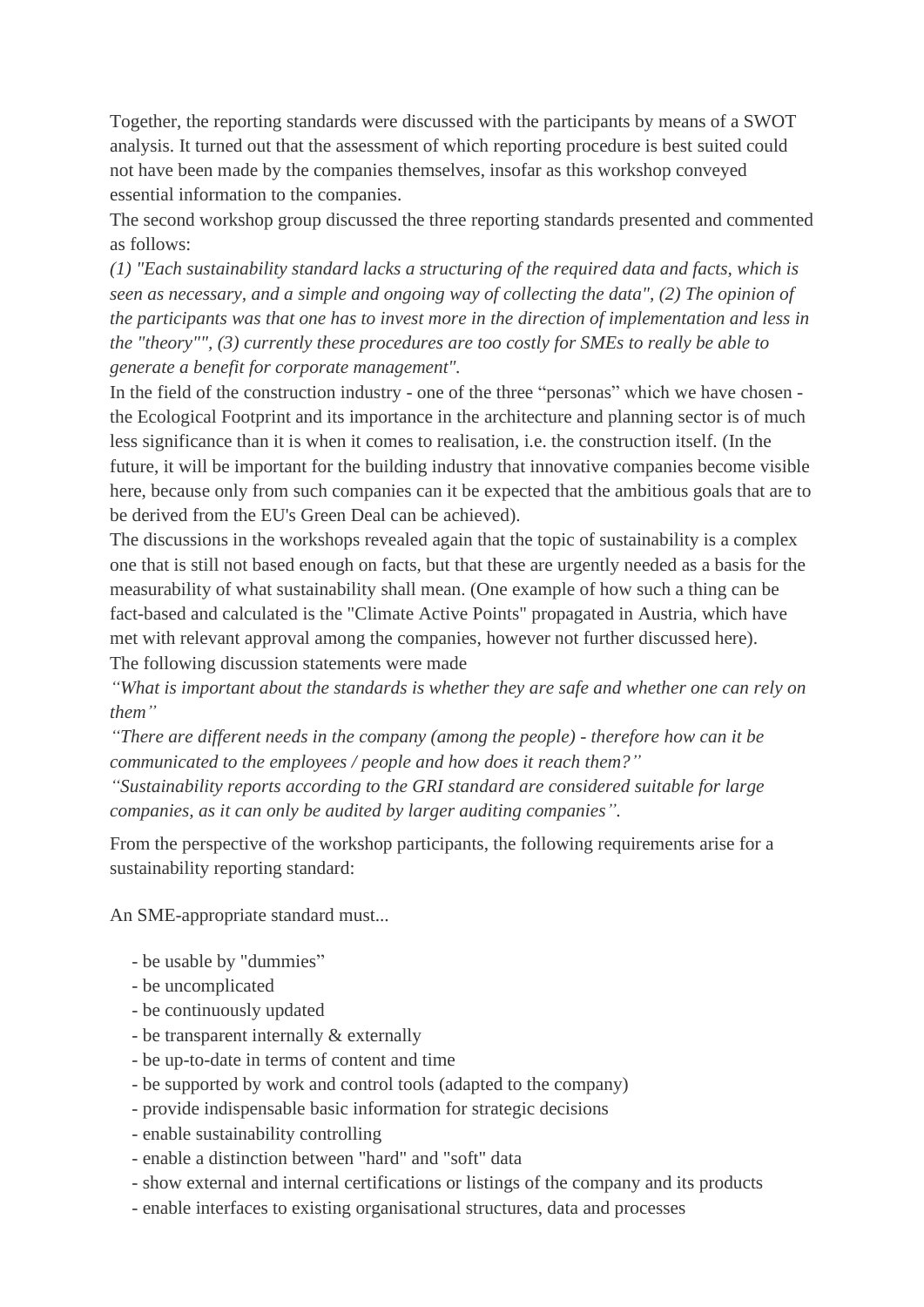- promote trust and find acceptance

- integrate distributed tasks with different responsibilities and competences.

From the group discussions in the workshops it could be clearly deduced that the processing in the application of the standards, but above all to derive from the standards the establishment of a sufficient management system for SMEs currently is not yet possible. Above all, methods and instruments for the so-called materiality analysis are missing, especially in the preparation of reports according to the CGBS / GWB reference, or are considered to be too complex in the preparation of GRI reports.

This aspect of a missing but necessary materiality analysis must be redesigned for effective sustainability management for SMEs.

Based on these findings, a redesign of the upcoming second workshop series was carried out. Here the question of what is material for a sustainability report has an extraordinarily important meaning for the companies and is based on the following questions:

- why is the company concerned with the issue of sustainability in the first place?

- which criteria can the company influence or can it steer according to?

- for whom are these topics relevant and to what extent can the essential topics generate a concrete benefit for the company or/ and the stakeholders?

(Conclusion => without an intensive examination of the topic of materiality analysis, no strategy or individual sustainability management can be realised).

#### **Insights gained:**

- The focus on a specific sector (in our case companies from the persona category "construction") is indispensable. This provides the first entry point into the delineation of what is important - alongside other factors such as size, type of activity etc.
- The participants of the first series of workshops declared the focus on the essential aspects to be of greatest benefit, especially from those companies that have already prepared a CGBS/GWÖ balance sheet. In the context of stakeholder-oriented communication, the human factor is given particular attention in the area of

 o communication within the company between many employees and between employees and management staff

o communication with customers and suppliers is given the greatest weight.

- Furthermore, within a sector in the most concrete case in the NaWiS project the construction sector - it is analysed to what extent the above points are also dependent on the size of the company. The topic for discussion is the difference between agile small companies versus process-driven medium and large companies.
- In addition, questions will be incorporated into the workshops in the future to explore the appropriate use of games and gamification approaches with the aim of increasing motivation and supporting entrepreneurial learning on the one hand, and on the other hand, tool-supported data collection and the expected increase in the effectiveness of company performance.

As the second series of workshops is only just beginning as this report is being written, it is not yet possible already to report consolidated results.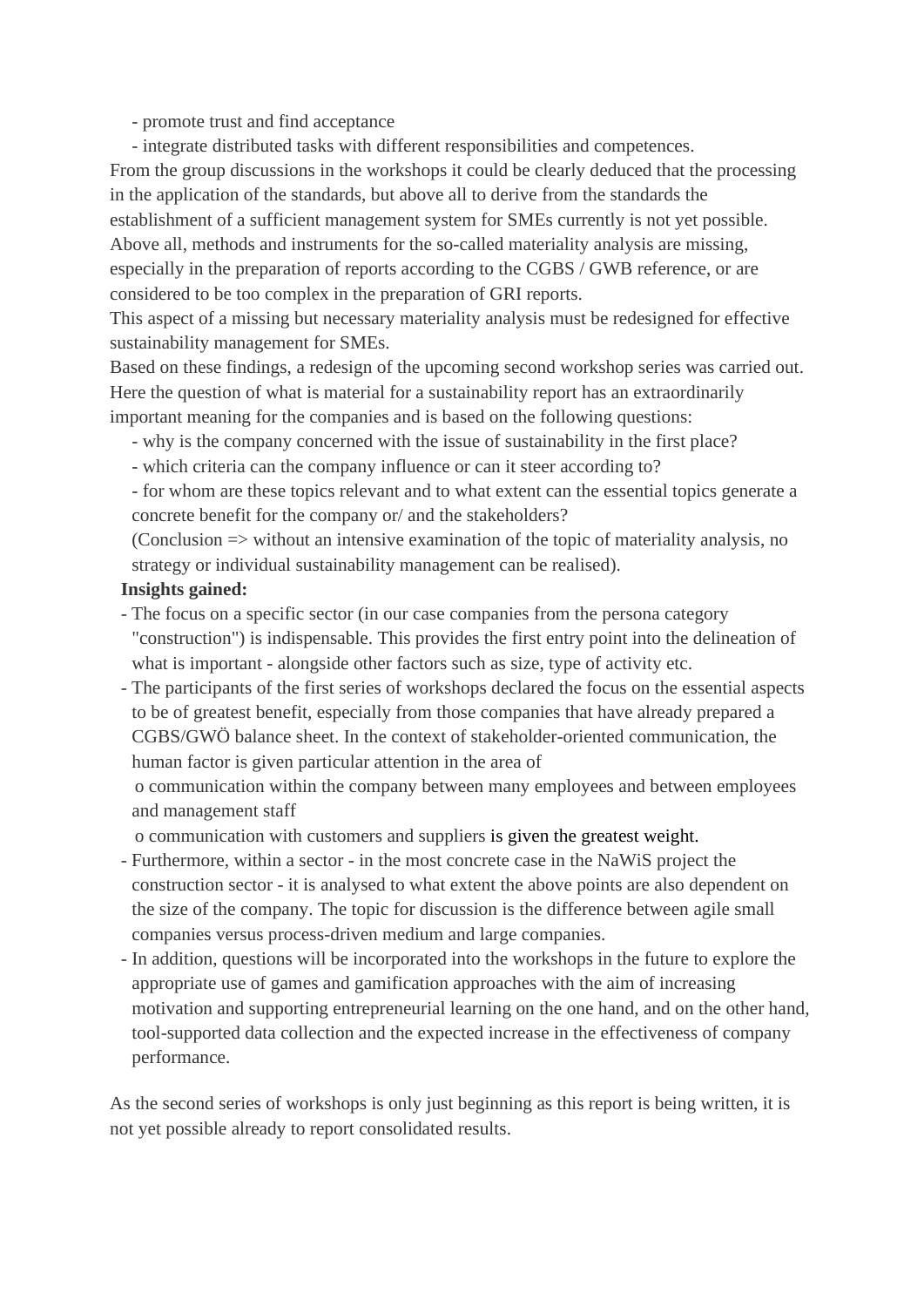# **5. A "playful" method for the introduction of sustainability reporting**

Already in the specification of the project as submitted to the funding agency, we started from the assumption that a low-threshold application of any method as well as the consecutive development of a tool for sustainability reporting by an SME will be indispensable. The hypothesis was that in order to motivate small companies in particular for sustainability management and to adopt a sustainability philosophy as a fixed component of their corporate activity, this can be achieved most easily through a playful approach [Meyer et al. Page 15ff]. We succeeded in winning Johanna Pirker from the Institute for Interactive Systems and Data Science GameLab at the Graz University of Technology for the NaWiS project and conducted a workshop with her and five other members of her institute to explore the possibilities that lie in gaming and gamification for our project. [Pirker, J.: Gamification and Game Design Strategy. Technical University of Graz, Austria, October 2021].

The objectives of this initial workshop were: (1) to define relevant problems and challenges, (2) to create a common knowledge base, (3) to introduce game design and potential relevant games and to define game ideas and finally (4) to identify relevant tools.

It became apparent that gaming or gamification can be used for our project for two different occasions and accordingly different applications would have to be developed for this:

1. creating motivation to deal with the topic of sustainability in one's own company,

2. to grasp the necessary parameters and reflect on one's own actions in terms of sustainability in an SME as a basis for decisions in everyday business.

The differences lie in the preparation of the contents or in the way the playful approach is implemented.

Ad 1.: For this part, according to Johanna Pirker and her team, a game approach is suitable that "packs" the effects of one's own sustainability actions into a game and makes them emotionally tangible. Values and attitudes can be provoked by the game and thus emotionalised. Both motivate to deal with the topic intellectually and emotionally in more depth.

Ad 2.: Pursueing the gamification approach in order to enable and organise the collection of data, evaluation and feedback in the company's everyday life, in order to obtain a basis for decisions in the sense of sustainability management in the company.

In a first step, the two applications were tested for feasibility. The general finding was, that from today's point of view, there is still too little information available (e.g. requirements for the game, integration with the reporting system - requirements of the company, the users, generally the stakeholders) to use the game approach for sustainability reporting or an integrated reporting. Moreover, if the requirements were not precise, the development costs (logic, images, etc.) would inevitably be too high. (Homework requirement for NaWiS)

The conclusion from the workshop exercise was therefore that the most realistic approach would be to first create and test a simple mini-prototype for a game in order to first achieve an "onboarding" of interested companies. The conclusive recommendation was to select a tool like "twine" [15], in which a sequence of decision trees can be defined, the compilation of which can then be transferred into scenarios.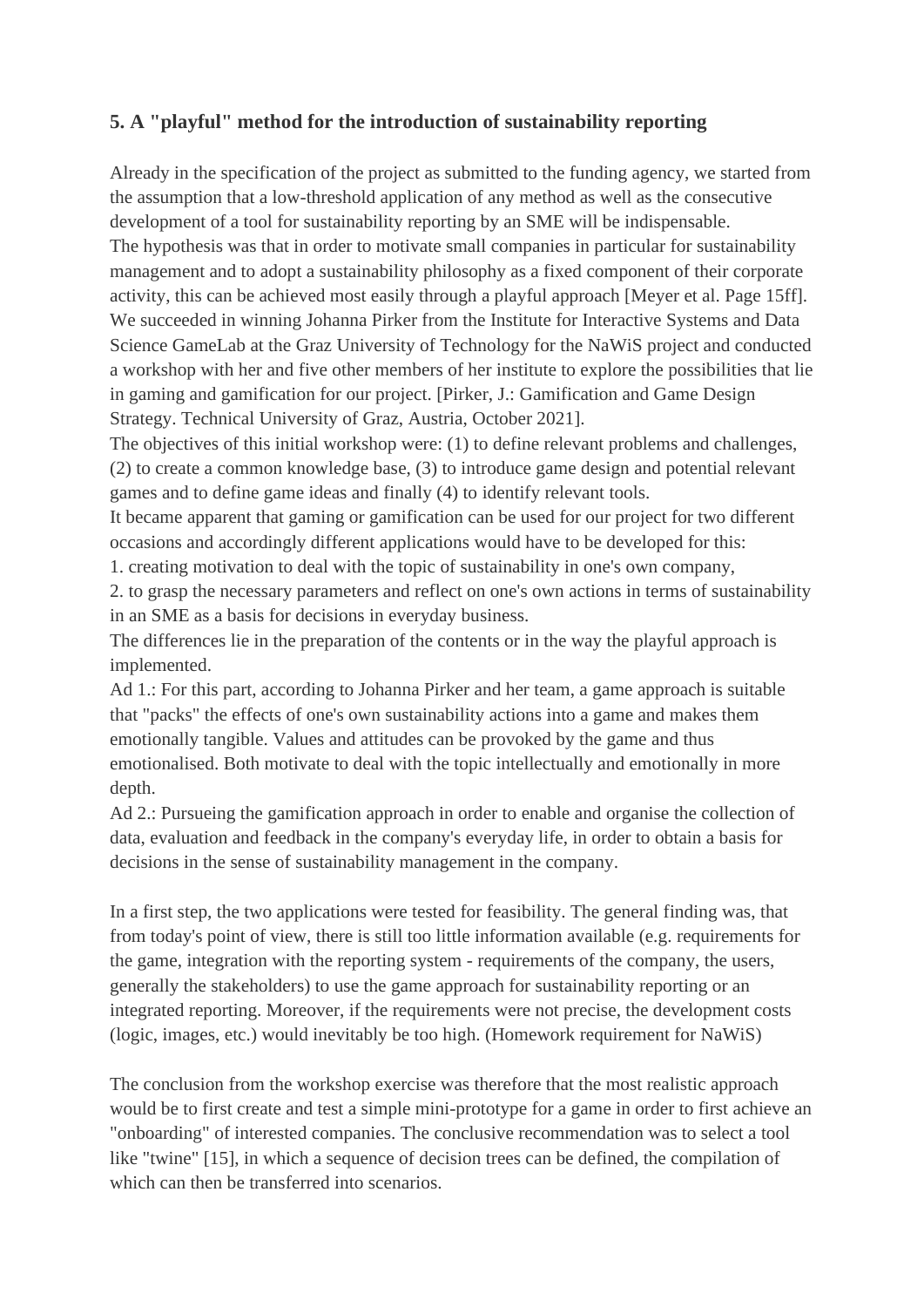## **6. Specification of the future toolset and its implementation**

After the analysis of the Austrian Chamber of Commerce, in SMEs of less than  $\sim$  30 employees, digitalization is in the state of incompleteness; much less than 40% of the SMEs have already taken measures to become digital [16]. Business processes conforming to the requirements of a digital based organisation need to be adapted to new technological provisions. Many companies have mapped their business processes using different tools in a piecemeal style, i.e. they lack a consistent and even less an integrated ERP (Enterprise Ressource Planning) system.

Merging digitized sustainability management with classical digital management systems in SMEs currently cannot be achieved through impositions of standards and even less through the installations of oversized large software systems claiming to cover the identified needs. It is obvious that SMEs who already find it difficult to measure certain KPIs (Key Performance Indicators) and which currently run their business on the basis of "gut-made" decisions must be enabled to introduce sustainability management by means of methods and tools which can be easily installed and be used in a playful style.

SMEs must be enabled to start with a set of few individualised tools in a step by step approach thus increasing their acceptance. Heavy ERP or BI (Business Intelligence) tool systems are not considered to offer an SME-adequate basis for implementing sustainability toolsets.

Two different approaches to install as toolset are under research by NaWiS:

- a) Inter-company exchange of classical "analogue" methods: We could identify that each company has experience and derived recipes for success in turning towards sustainability philosophy and makes this experience available to other companies. By such common effort knowledge can be generated which method applies best in a given situation.
- b) Digital tools easy and funny to apply in order to collect data on both scientific and on social aspects. One of such tool immediately coming to mind are those for calculating the CO2 footprint and in sequence optimizing the related business processes. Further, relatively simple digital tools as e.g. spreadsheets may support and improve existing "analogue" and even "paper and pencil" methods. Like dashboards as offered by BI systems, a graphic version of any digital sustainability compass could visualize the results

As experienced, for exchanging knowledge on the use of analogous methods an exchange platform needs to be organised. Deriving from a Wikipedia knowledge base, a so called *Mediawiki* [17] based platform offers an ideal basis for both entrepreneurs and consultants on which information in terms of a "Sustainability-Wiki", preferably based on open source can be exchanged between the participants. Every member using this exchange platform (entrepreneurs, employees, consultants) can publish experiences and methods both theoretical or gained in practice. The methods can be compiled into meta documents and thus enable a structural search. Representative categorizations as given by the SDGs or the Economy for the Common Good matrix can be used as first instance references.

In addition to such basic system, the usage of digital tools require guidelines for data exchange, documentation and deployment. It goes without saying that in the course of the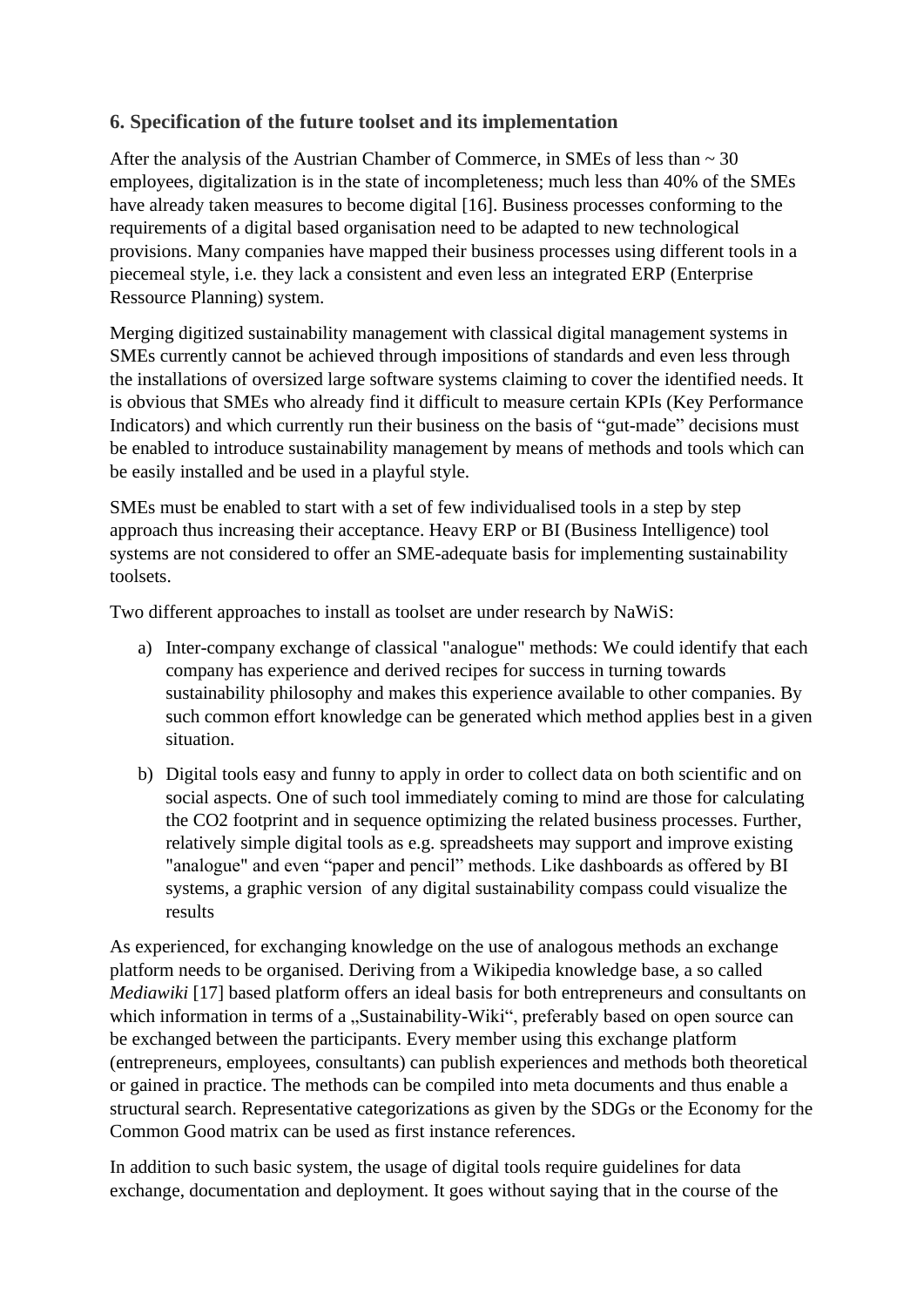continuous maturation towards a true integrated tool system, already existing OpenSource based ERP systems are best suitable for serving as a basic system, since such software equipment would also enable the merging of the built-up sustainability reporting with the classic reporting system. In this way, a smooth convergency between different reporting systems can be achieved.

In order to keep entry barriers for building or acquiring toolsets low, the use of a so called container system (e.g. Docker [18]) and web-based interfaces [19] has to be given preference. The main and core system plus the individual digital tools are due to be published via public, independent repositories such as GitLab [20].

In addition to the repository of "Sustainability-Wikis" as mentioned before, the description, documentation, areas of application of the toolset as well as the use cases will be advertised publicly.

In summary, NaWiS will follow these principles for tool implementations:

- OpenSource: developing standards by generating and trying them out in practice. This enables several variants of a tool that better suits the individual needs of the company than standards of the type of "one size fits it all".
- Each tool of the toolset should be designed such that it can also run independently from a master system (e.g. an ERP-System) and it should run upon as many different platforms as possible.
- In order to enable also the integration of social and ecological KPIs as required by sustainability criteria, combined with other factors operated in an ERP system, each tool to be integrated must provide uniform interfaces for data exchanges.
- If valuable information has to be exchanged between companies, the integration of GAIA-X standards [21] should be given preference*.* (Gaia-X was initiated to enable a secure, open, and sovereign use of data. It facilitates the interlinking of all participants in the digital economy – in accordance with European values and standards).

## **7. Project communication and stakeholder communication**

A general deficit that was identified by our research is the question of how to communicate sustainability management to the outside, i.e. to the external stakeholders of a company, as well as to the inside, i.e. to the employees. In the NaWiS project it was therefore decided to participate in a course entitled "Industry Projects", which was held at the University of Applied Sciences at Wiener Neustadt, Austria. Within the framework of this course, students are obliged to work in teams on concrete tasks that are presented to the University of Applied Sciences from outside business, i.e. "customers". NaWiS seized the opportunity and recruited two groups to work on the two topics of external and internal stakeholder communication.

The task for the first group, the one of which the results are reported here, was to develop a value proposition for SMEs on the topic of sustainability, with the aim of sensitising a larger circle of SMEs to the subject. The work was divided into two parts (a) theoretical foundations and (b) their applications The starting point was a segmentation of potential companies that could be made interested in the NaWis project. Based on this, the three personas have been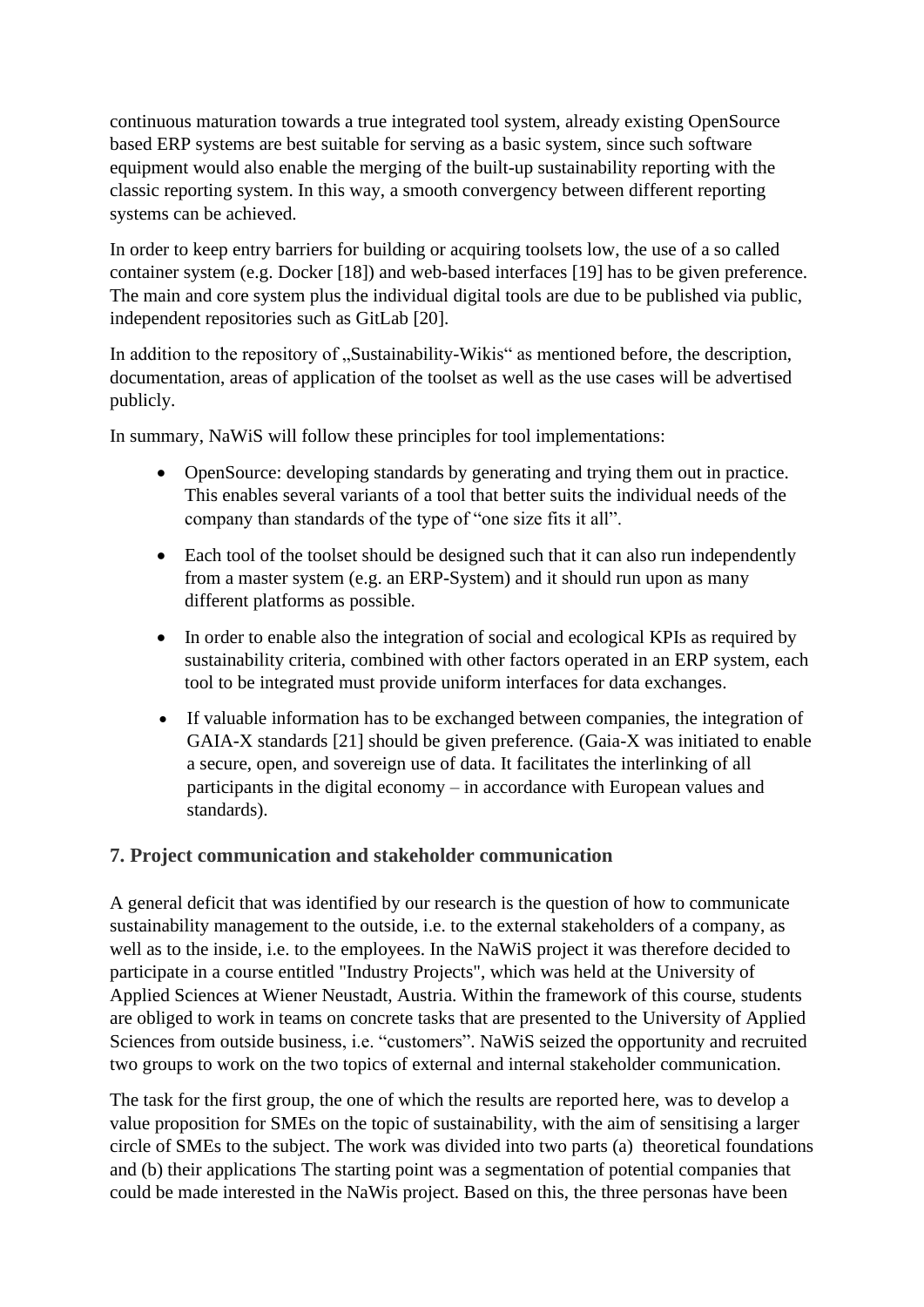used as mentioned before i.e.three fictitious template companies that represent typical "customers". By this a sample set of stakeholders have been identified as target groups

After this first part a large set of possible communication channels were selected and evaluated w.r.t which would be best suitable for the organisation running the NaWiS project, i.e. the Research Association of the Economy for the Common Good running the NaWiS project. The focus was directed towards social media channels such as LinkedIn, Facebook and the like. In a next step, a draft manual for how to share posts were created for each of the three persona. The final step was a test run for which a play (and fake) Facebook account was created and actively promoted in complementary Facebook groups, in order to investigate on the acceptance of the approach chosen. By exploiting the feedbacks a consolidated introduction and a guidebook has been compiled that is recommended to be used in future on Internet platforms.

Findings of the students' project in a nutshell: When it comes to creating a value proposition that is intended to bring SMEs closer to the topic or even motivate them to actively participate in sustainability reporting, some special features of these companies turn out to be critical for the success of communication:

1. To be aware of the extreme heterogeneity of SMEs: number of employees, sectors and concrete business activities differ greatly. Thus messages must be shaped towards each of the different target groups.

2. In consequence each marketing measure requires a very specific segmentation of the target groups in the classical understanding of marketing - this is in obvious contradiction to the goal of the value proposition which would require a common understanding and acceptance of sustainability reporting.

3. The companies – them being exemplified by the defined three personas - have different habits according to their industries or market segments as to which media are used for information and for networking.

Therefore it shows that the personas approach as developed for our project turned out to be most useful and the personas as model SMEs could be used as a basis to exemplify opportunities and obstacles and to enable a first trial run in concretely selected media for the purpose of stakeholder communication.

## **8. Summary and Learnings**

### **New subjects partly deviating from the original hypotheses**

As might be expected, insights were gained in the course of the project that will have an impact on the continuation of the project as well as on potential future follow-up projects. The topics that emerged as more essential than originally assumed and that can not be dealt with within the project in further detail, but should certainly become part of the programmatic work of the Research Association in the future, are:

\* The analysis of materiality, i.e. all items for a presentation in the sustainability report that are relevant to the company concerned and only to that company. (In the discussion on the future combined report with a financial and a non-financial part, there is also talk of "double materiality").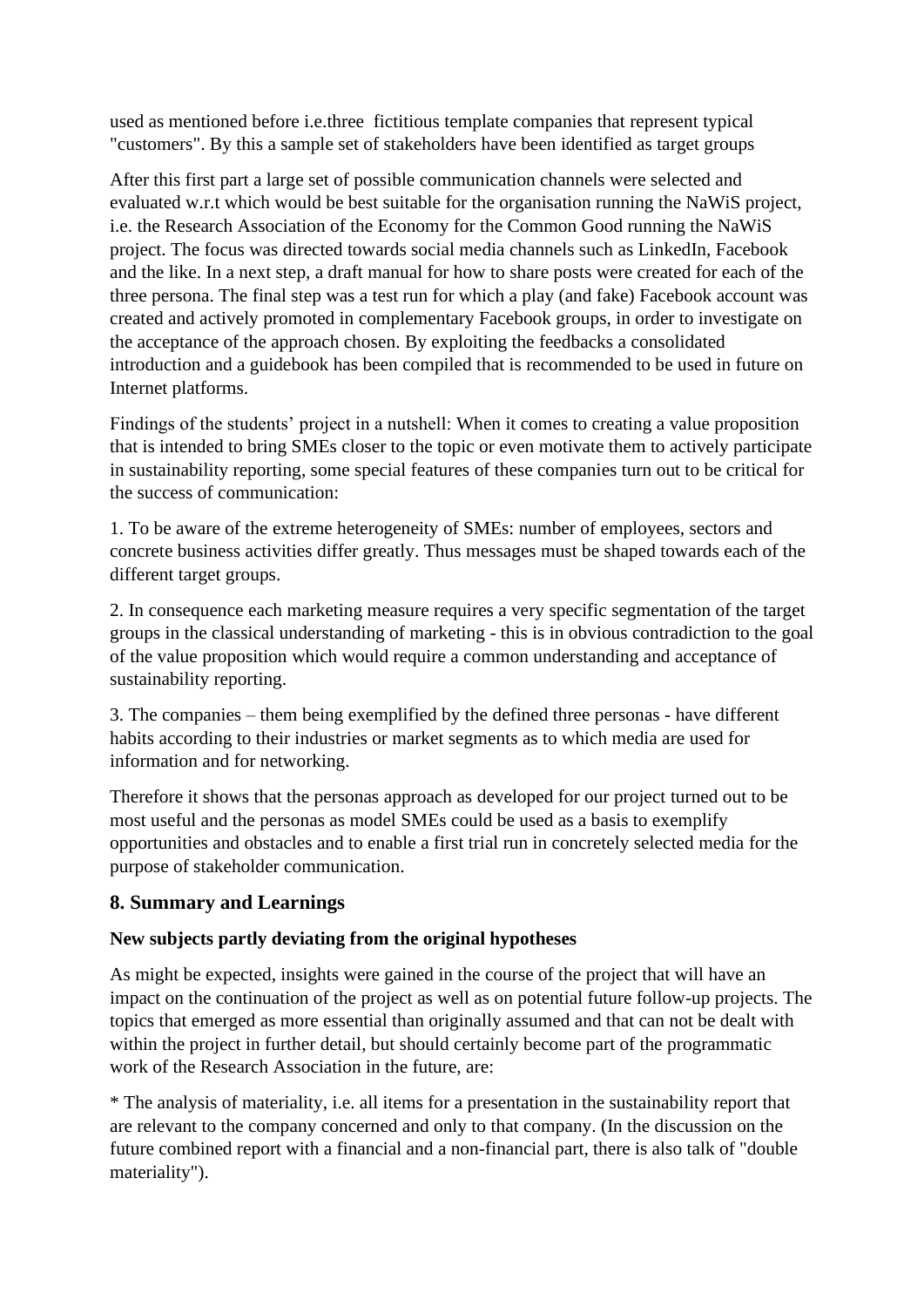\* The integration of sustainability data into the financial report, i.e. the steps towards Integrated Accounting.

\* The question of how reporting can be made attractive to even non-expert employees by means of gamification, so that a high level of motivation is generated to continuously collect sustainability data.

\* Digital support, in practice: the creation of an open and at the same time interfacecompatible platform for tools for the customised generation of sustainability reports. Also to be solved within this complex are questions of the use of a Data Cloud, especially GAIA-X, which should enable the exchange of data between the tools.

### **An interim assessment of the benefits achieved for SMEs**

A fundamental finding is that the approach we chose of a bottom-up study on the introduction of SME-compliant sustainability management was (and is) far more complex than we had expected. The obvious reason is that SMEs are characterised by a diversity that is hard to keep track of. This is not only a matter of economic classifications according to criteria of size, sector, regionality, market position or supplier and customer relations etc. The actual complexity driver is much more the different corporate philosophies. Small and family businesses are almost entirely shaped by the convictions and values of their owners or their leading management - and these are individual, context- and culture-dependent. (Excursion: In very past times, especially in places of trade, the concept of the "Honourable Merchant" served as a well accepted moral reference to act seriously, predictable and customer friendly – however their rules applied to a very restricted scope of subjects, by far not comparable to today's much more complex business relationships).

However: despite all the diversity, we noticed that SMEs in particular are intrinsically highly motivated to contribute to improving their material and social environment. While hardly any companies today are aware of what is in store for them in terms of future commitments to sustainability business, at the same time most are highly inventive in the details of what they can contribute to sustainability. Such invention can consist of trying out their own ideas on circular economy, or paying attention to environmentally compatible menus in the company's own canteen food, or be it that they provide "package information" as a sales argument for their products for their customers helping them to calculate e.g. for their own ecological footprint. In other words, SMEs, as they have always been in the pre-ecological economy, are actually the innovative drivers for practical forms of successful sustainability management, without being well aware of the fact that they themselves are already making partial contributions to this and at what extent they are making these.

Ultimately, the aim of NaWiS was and is to enable the companies for which the project was set up to become knowledgeable and competent within the current proliferation of ideas and regulations for sustainable management and to put themselves in a position to understand their own contribution and their own approach to their sustainability management with regard to the regulations that are coming their way and, above all, to represent themselves competently to their stakeholders, to society and to politics.

### **References**

[1] Tvestkova, D. ; Bengtson, E.; Durst, S.: Maintaining Sustainable Practices in SMEs: Insights from Sweden